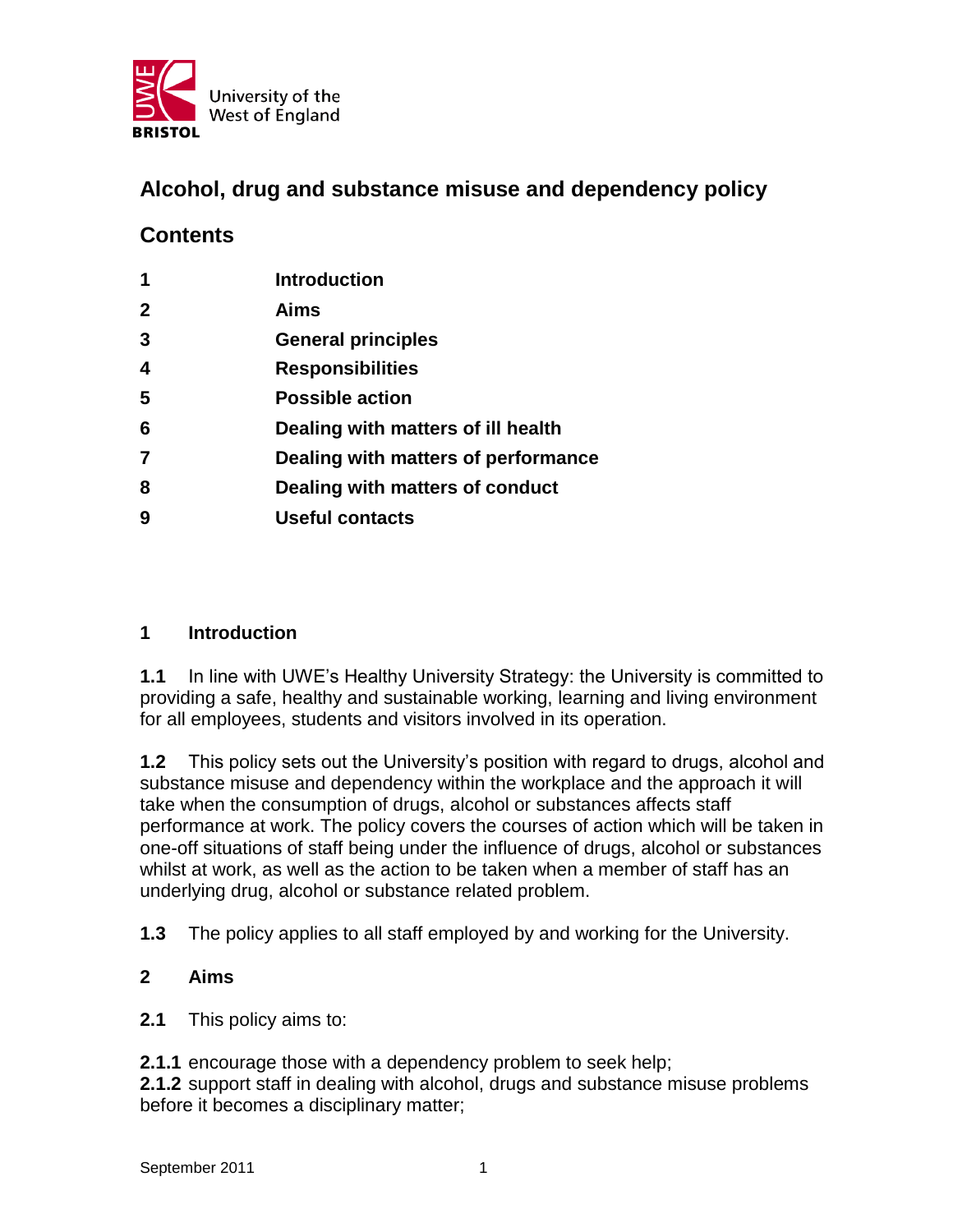**2.1.3** identify the circumstances in the ill health, performance and conduct procedures may be instituted for alcohol, drugs and substance misuse;

**2.1.4** meet the University's legal obligations to ensure the health and safety of its staff, students and others at work;

**2.1.5** promote the safe use of alcohol and provide information on alcohol, drugs and substance misuse;

**2.1.6** State clearly the responsibilities of managers, employees and support services when dealing with an employee's alcohol, drugs and substance misuse problems;

**2.1.7** In addition, useful information is provided in respect of the impact of alcohol consumption on occupational health, as well as risk factors to be considered via the Health and Safety Guidance, "Alcohol in the Workplace" (SGN046). Link below. [http://imp.uwe.ac.uk/imp\\_public/displayentry.asp?URN=1026&rp=listEntry.asp](http://imp.uwe.ac.uk/imp_public/displayentry.asp?URN=1026&rp=listEntry.asp)

# **3 General principles**

**3.1** The University seeks to provide a caring and supportive environment in respect of the welfare of employees.

**3.2** Employees are encouraged to seek medical assistance or counselling once any alcohol, drug or substance misuse problem has been identified or at an earlier stage where there are concerns that alcohol or drugs may be becoming an issue. The University will support this through the Employee Assistance Programme and the internal Occupational Health Service.

**3.3** Time off for a recommended course of treatment in cases of dependency will be supported in accordance with the "Time off for Medical Appointments" Policy and where this represents a reasonable adjustment for someone with a disability, paid time off will be granted.

**3.4** Employees who declare an alcohol, drug or substance misuse problem will be treated in accordance with the guidelines outlined in this policy; having an identified alcohol, drug or substance misuse problem will not absolve an individual from disciplinary action if they are involved in an act of misconduct.

**3.5** Where a member of staff, having received treatment, suffers a relapse the University will consider the case on its individual merits.

# **4 Responsibilities**

### **4.1 Employees' responsibilities:**

- To familiarise themselves with this policy.
- To take responsibility for their own health and safety in the workplace and that of others who could be affected by what they do at work.
- To report for work, and remain throughout the working day, in a fit and safe condition to undertake their duties and to ensure their performance and judgement at work are never impaired by alcohol, drugs or other substances. Employees are not permitted to present themselves at work under the influence of alcohol, drugs or other substances.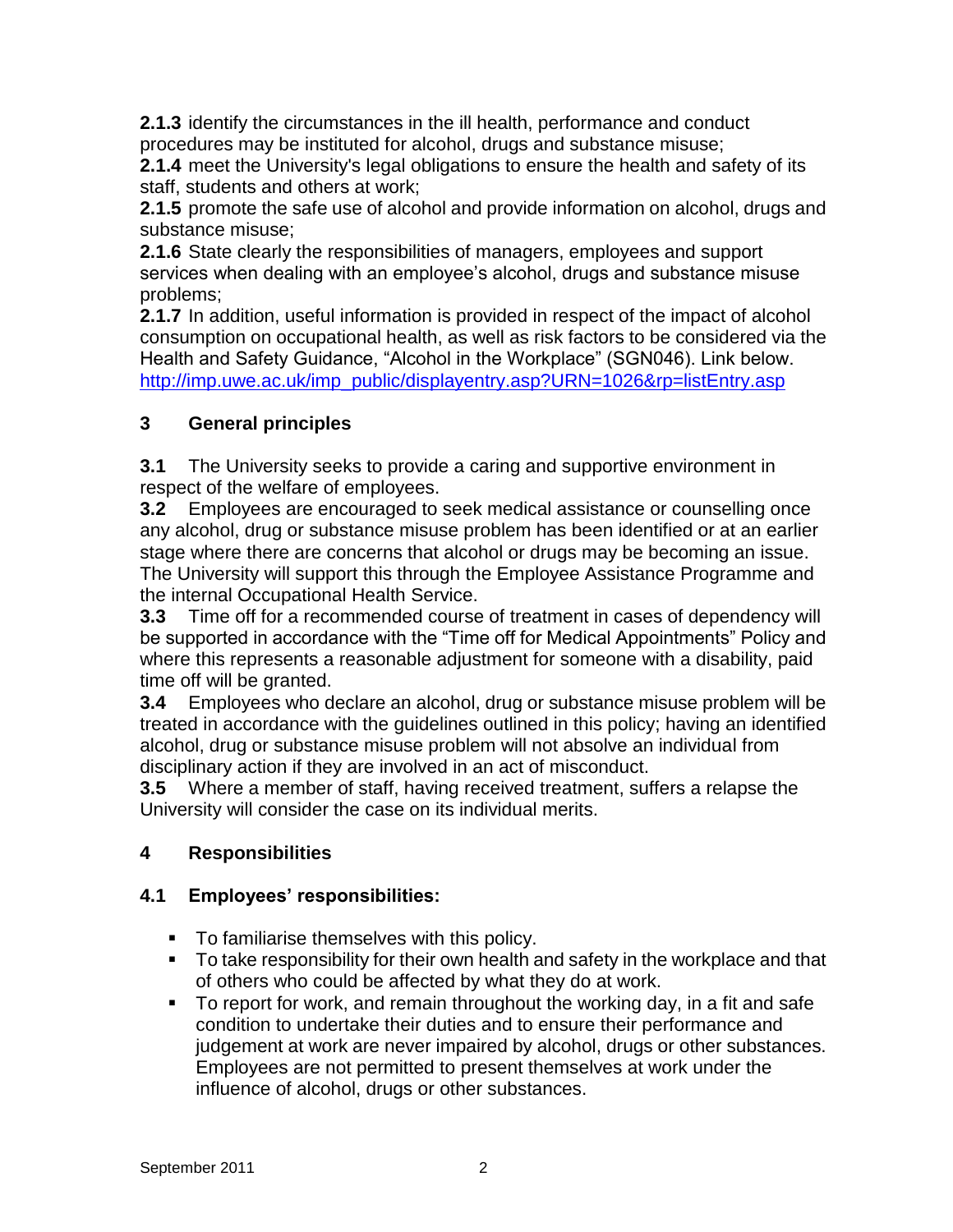- To seek advice in the first instance from their GP at the point where they feel that alcohol or drugs misuse may be becoming a problem. The GP should be able to provide advice, support and referral to suitable agencies for counselling.
- To ensure that if they buy or are prescribed medicines which warn that "use may impair driving or affect ability to operate machinery" and where relevant to that employee's role, they seek advice from their pharmacist or doctor as to whether taking the medicine may affect their ability to work safely.
- To inform their manager or a senior member of staff if they have genuine reason to believe that an employee may have a problem with the misuse of alcohol, drugs or other substances which threatens to impact on that individual's ability to do their job.

## **4.2 Line managers' responsibilities:**

- To ensure employees are familiar with this policy.
- To ensure this policy is applied consistently.

**4.2.1** If an alcohol, drug or substance misuse problem is revealed:

- To meet with the employee in a confidential setting in order to offer support and advice and to determine the extent of the issue.
- To assess what action is appropriate and to seek advice from Human Resources if necessary.

**4.2.2** If an employee is involved in an act of misconduct as a result of a problem with alcohol, drug or substance misuse:

• To take action in accordance with the University's procedure for dealing with matters of conduct.

**4.2.3** Identifying a potential alcohol, drugs or substance abuse problem. The following characteristics, especially in combinations, *may* indicate the presence of an alcohol, drugs or substance related problem. It should be noted that these symptoms could be caused by other factors and managers should monitor the situation carefully before jumping to conclusions.

- Absenteeism: instances of unauthorised leave, frequent Friday and/or Monday absences, leaving work early, lateness (especially returning from lunch), excessive sickness absence, unusually high level of short-term and intermittent absences with, or without, explanation;
- High accident level: at work, elsewhere, driving or at home;
- Work performance: difficulty in concentration, work requires increased effort, individual tasks take more time, problems with remembering instructions or own mistakes;
- Mood swings: irritability, depression, and general confusion;
- Appearance: deterioration in physical appearance and/or wellbeing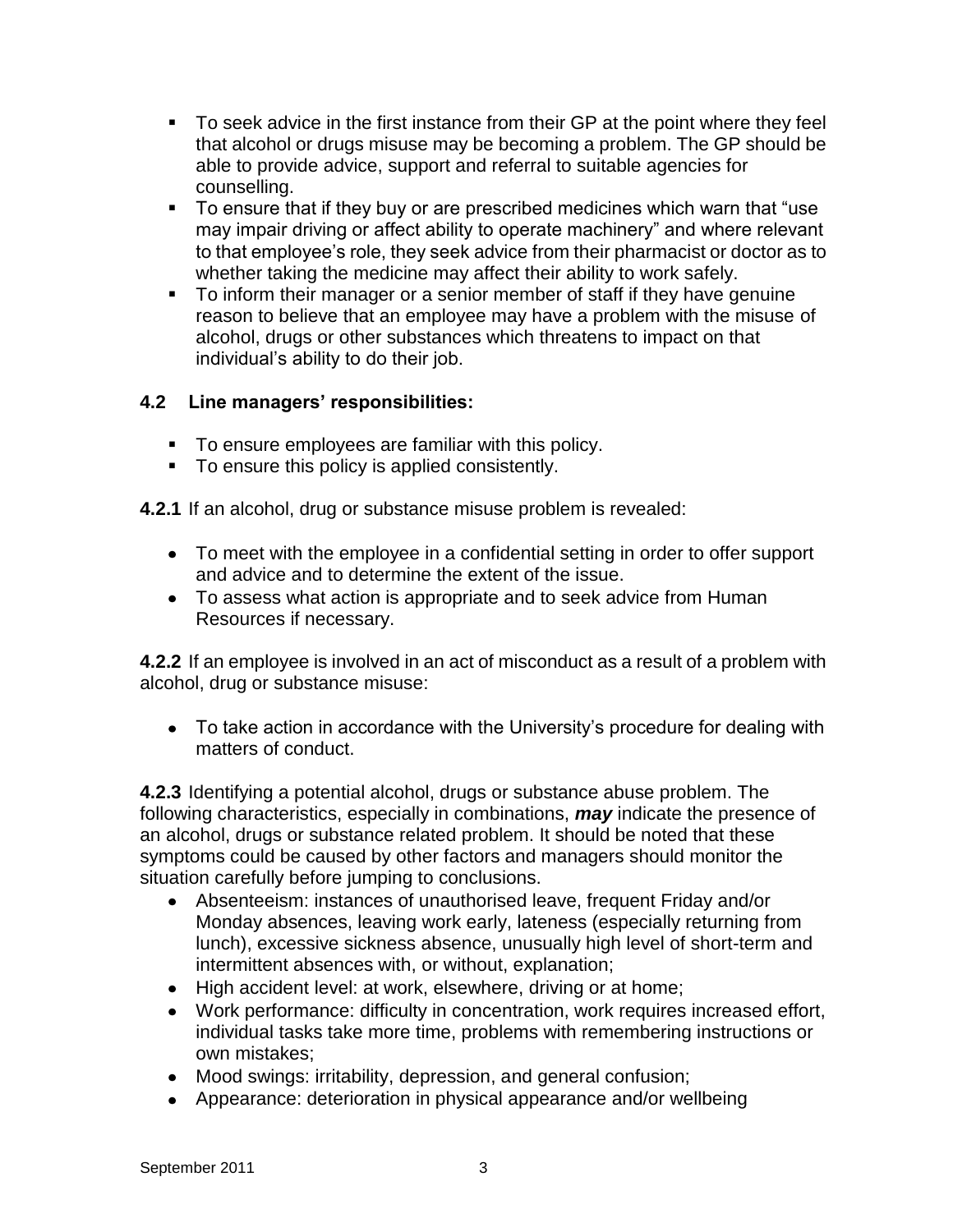## **4.3 Human Resources responsibilities**:

- To provide confidential advice and support to both managers and employees experiencing difficulties with alcohol, drug or substance misuse problems.
- To complete an Occupational Health referral if applicable and to meet with the manager and the employee to discuss any recommendations.

## **5 Possible action**

**5.1** Appropriate action will take into account the individual circumstances of each case. Our initial approach to anyone that presents themselves to us with a suspected problem in relation to alcohol or drugs will be to support them in trying to overcome their dependency/misuse. We appreciate that there are times in a person's life where it can be difficult to cope and there may be related circumstances which may lead to problems associated with drugs/alcohol.

**5.2** We would, in most instances, seek to resolve issues informally, providing a flexible approach but with clear expectations on the part of the individual in terms of taking ownership of the problem.

**5.3** Where this approach is not possible, or does not resolve the situation, appropriate action will take into account the individual circumstances of each case, in accordance with the following procedures:

### **6 Dealing with matters of ill health**

**6.1** Absence from work due to illness linked to the misuse of alcohol, drugs or other substances will be dealt with under the University's procedure for dealing with matters of staff Ill Health.

**6.2** The line manager and Human Resources may seek to support employees by making a referral to Occupational Health for further advice and guidance.

**6.3** Whilst dependency on alcohol or drugs does not necessarily constitute a disability under the Equality Act (2010), it is acknowledge that conditions may arise resulting from the dependency which may be covered. Any such condition will be dealt with accordingly.

# **7 Dealing with matters of performance**

**7.1** Issues of under performance related to an employee's alcohol, drug or substance misuse will be dealt with in accordance with the University's procedure for dealing with matters of performance.

# **8 Dealing with matters of conduct**

**8.1** Issues of misconduct related to an employee's alcohol, drug or substance misuse will be dealt with in accordance with the University's procedure for dealing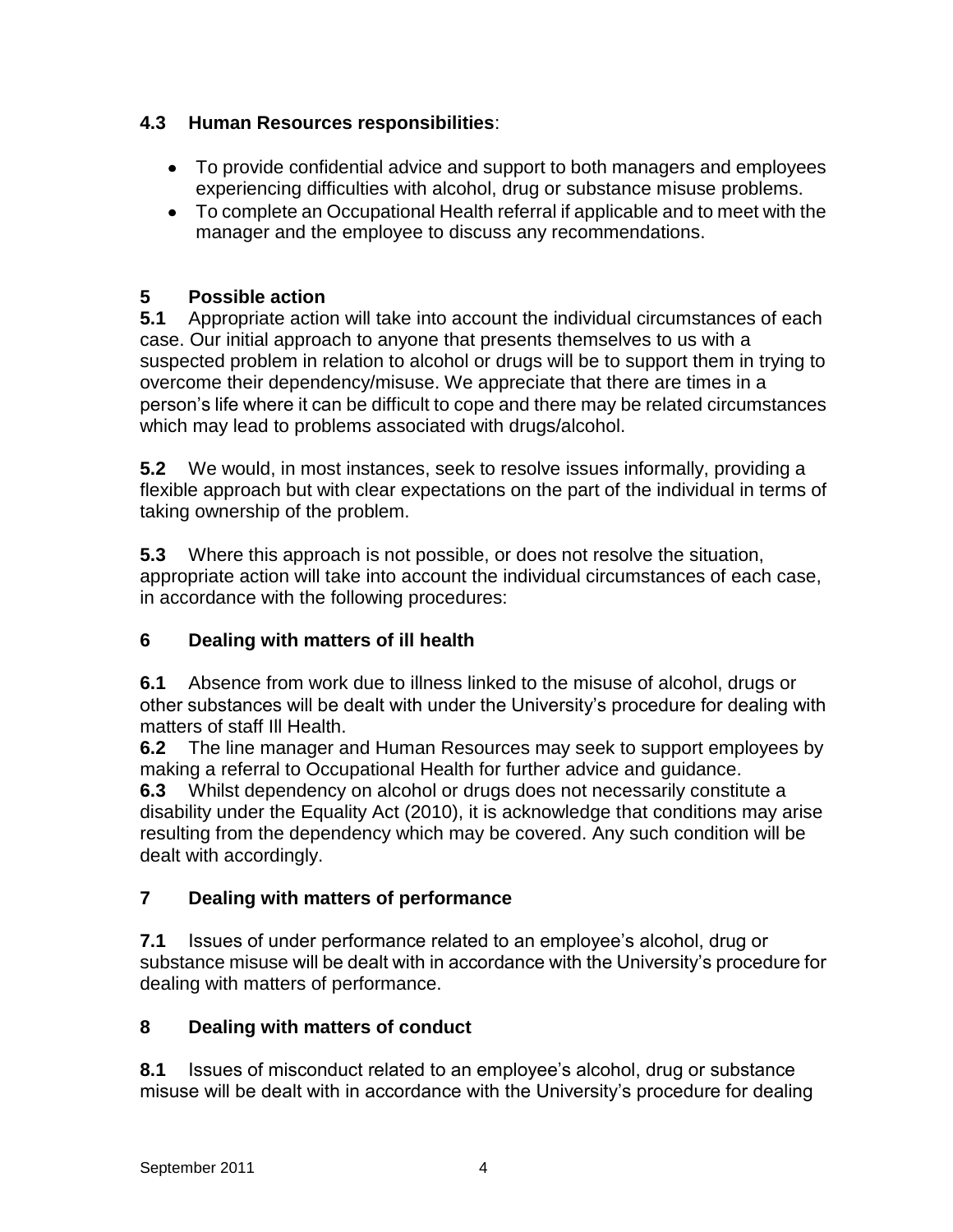with matters of Conduct.

**8.2** As a university, we allow the consumption of alcohol on our premises in various licensed outlets. Inappropriate use of such venues, either during the working day/shift or excessive use during social events either on or off site may lead to disciplinary action, dependent upon the circumstances.

**8.3** Where it is suspected that alcohol, illegal drugs or substances have been misused at work, or if an employee is found to be under the influence due to consumption prior to work, the manager should wherever possible, contact Human Resources immediately for advice. The Vice Chancellor (or nominee) may suspend from duty on full pay any employee for alleged gross misconduct or for other good and urgent cause.

**8.4** Employees who commit a drink driving offence and who are required to hold a full UK Driving licence to fulfil their job role, may put their employment at risk.

**8.5** Employees who break the law by consuming or trafficking in illegal drugs or substances at work are liable to be summarily dismissed.

**8.6** Drugs related offences committed outside work which have the potential to bring the University's reputation into disrepute could lead to further action.

**8.7** Employees found to be in breach of the provisions of this policy will be dealt with under the University's procedure for dealing with matters of conduct.

### **Note:**

In this policy the term "substance abuse" includes misuse of controlled and prescription drugs, and use of illegal and designer drugs and other substances such as solvents. Drugs are defined as any substance that affects the way the body functions physically, emotionally or mentally. Misuse is defined as any use that harms social or physical functioning.

# **9 USEFUL CONTACTS**

Employee Assistance Programme Right Corecare (24hr free confidential helpline) **0800 111 6387** website<http://eap.rightcorecare.co.uk/Drug+and+Alcohol+Abuse> Bristol Drug Treatment Directory which lists relevant agencies and support groups in Bristol.

[http://www.bristol.gov.uk/ccm/content/Community-Living/Crime-Prevention/safer-br](http://www.bristol.gov.uk/ccm/content/Community-Living/Crime-Prevention/safer-bristol-partnership/bristol-drug-treatment-directory.en) [istol-partnership/bristol-drug-treatment-directory.en](http://www.bristol.gov.uk/ccm/content/Community-Living/Crime-Prevention/safer-bristol-partnership/bristol-drug-treatment-directory.en)

TALK TO FRANK is the United Kingdom government's national anti-drug campaign. It's principally aimed at teenagers but has lots of useful information available for all age groups.

<http://www.talktofrank.com/>